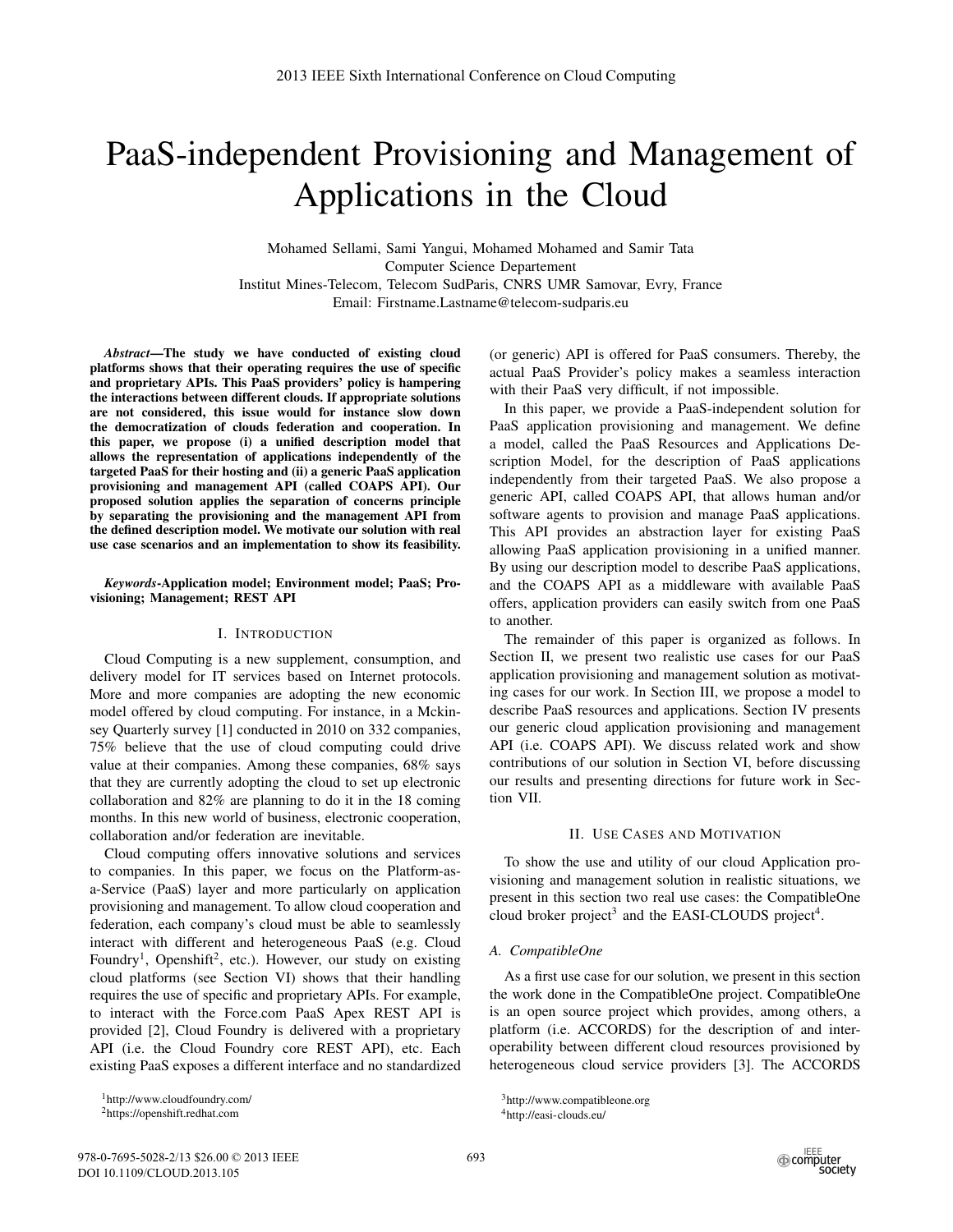

Fig. 1. COAPS demo presented in the CompatibleOne final review

platform authorizes application developers to choose the runtimes and frameworks of their choice to deploy their applications. The developers are not supposed to consider proprietary characteristics related to a specific PaaS (e.g. Google App Engine<sup>5</sup>, Cloud Foundry, etc.). To ensure this interoperability requirement, the initial specifications and implementations of our solution (i.e. the PaaS resources and application description model and the COAPS API) were proposed. Describing applications using a generic model and using a unified API for their provisioning enabled us to meet the interoperability challenge. The related CompatibleOne module (COAPS<sup>6</sup> specifications and implementations) is available at http://gitorious.ow2.org/ow2-compatibleone/coaps.

As a proof of concept for the COAPS module, the demonstration illustrated in Fig. 1 was presented at the project's final review. This demonstration shows how the interoperability of the ACCORDS platform is ensured through our solution. We provisioned two different PaaS instances, a Cloud Foundry instance and an Openshift instance, with a same application (XWiki Enterprise7) using the same application descriptor (according to our model) and the same actions (defined in our API). XWiki Enterprise is a light and powerful development platform that allows users to customize the wiki to their specific needs (e.g. sharing documents, monitoring project progress, etc.). For our demonstration, the XWiki company provided us with a "Cloudified" version of the application. To provision the Cloud Foundry instance or the Openshift instance

with the XWiki Enterprise application, the ACCORDS platform performs the same sequence of COAPS API operation calls to create the hosting environment of the application, upload its source archives and start it.

## *B. EASI-CLOUDS*

EASI-CLOUDS stands for Extendable Architecture and Service Infrastructure for Cloud-Aware Software. This project aims to offer novel and beneficial solutions for both cloud consumers and providers. The major expected outcome is an open-source cloud platform, the EASI-CLOUDS platform (see Fig. 2), "*that can be instantiated to set up an application type-specific cloud (e.g., e-learning, HPC-on-demand, storage marketplace) for a private, public, or hybrid usage, and implementing a given level of security, privacy and QoS*"[4]. An EASI-CLOUDS platform must also provide the required facilities for intra-cloud cooperation and federation.

In this project, one of our objectives is to provide the required facilities promoting EASI-CLOUDS platforms federation. Our PaaS-independent application provisioning and management solution can be used in this context to enable application provisioning/management (i) between EASI-CLOUDS platforms of a same federation and also (ii) with other commercial PaaS (see Fig 2). Currently, our solution is used in two different PaaS application delivery scenarios:

• A cloud application provider connects to an EASI-CLOUDS platform federation, to deploy its already created application on PaaS. In this scenario, the generic interface provided by the COAPS API, part of the REST APIs circle in Fig. 2, allows an EASI-CLOUDS platform

<sup>5</sup>https://developers.google.com/appengine/

<sup>6</sup>COmpatible Application Platform Service

<sup>7</sup>http://enterprise.xwiki.org/xwiki/bin/view/Main/WebHome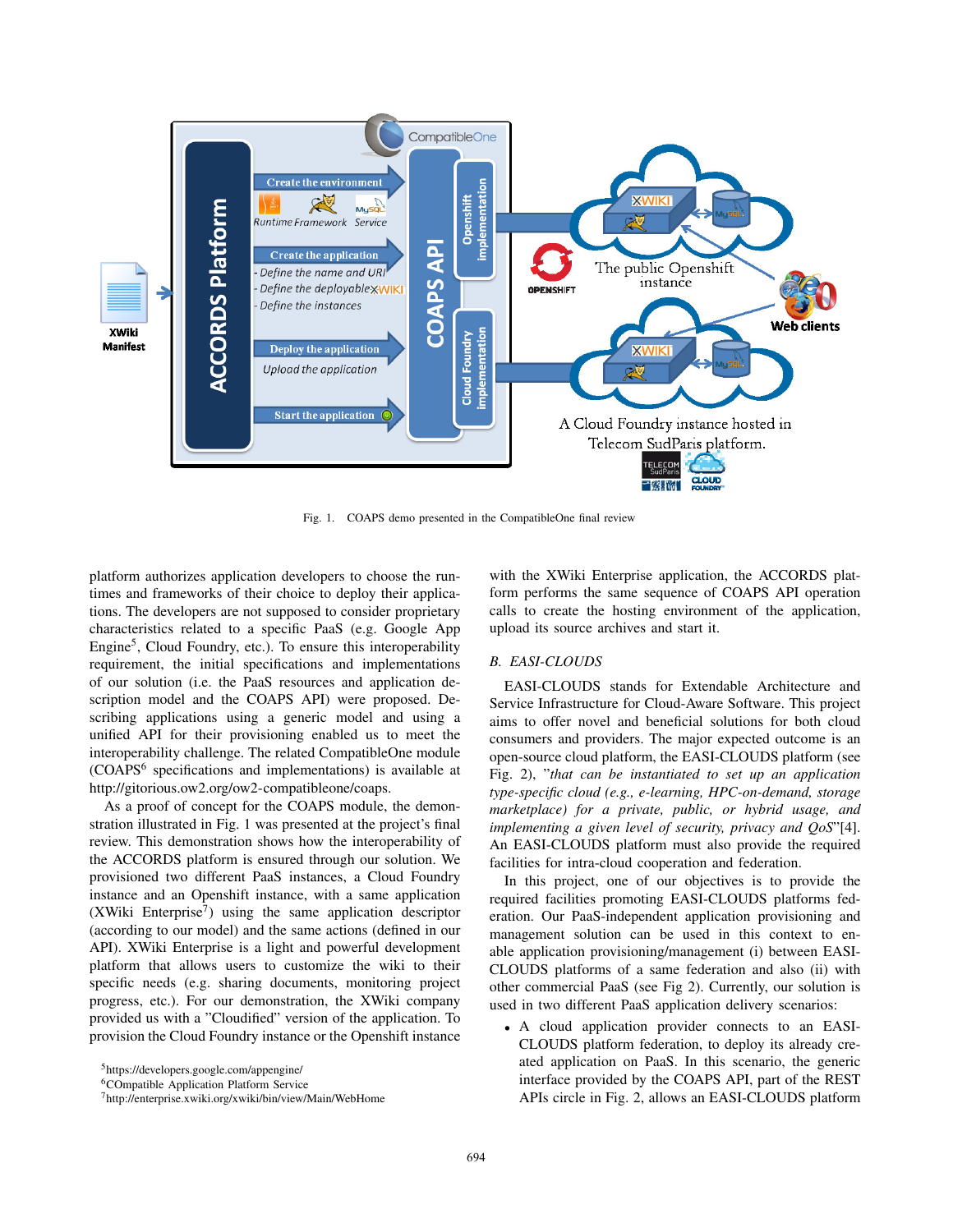

Fig. 2. Conceptual diagram of the EASI-CLOUDS platform [5]

to seamlessly interact with different and heterogeneous PaaS, including other EASI-CLOUDS platforms, to deploy the application.

• A cloud application provider connects to an EASI-CLOUDS platform, to create and deploy an application on PaaS. In this case, the provider uses an IDE-as-a-Service [6] provided by the EASI-CLOUDS platform to develop and deploy its application. In this context, EASI-CLOUDS partners from the Tampere University of Technology are currently extending their web-based collaborative real-time editor for software development (CoRED) [7] to integrate cloud application provisioning and management functionalities. This extension will be ensured by using our Application description model and the COAPS API.

# III. PAAS RESOURCES AND APPLICATIONS DESCRIPTION

In order to provision and manage applications on a PaaS through our COAPS API, one has to provide the application's deployable (source archives) and the corresponding application manifest. By application manifest, we mean an application descriptor detailing the application properties, requirements and its hosting environment (See Fig. 3).

As part of our work, we defined description models for both application and environment. These models are detailed respectively in Sections III-A and III-B. Then, to better explain these models, we present and comment in Section III-C

| <b>Application</b> | -uses | <b>Environment</b> |
|--------------------|-------|--------------------|
| -name: string      |       | I-name: string     |
|                    |       |                    |

Fig. 3. Application manifest model.

the XWiki application manifest corresponding to our XWiki illustrative example introduced in Section II-A.

## *A. Application description model*

The diagram illustrated in Fig. 4 represents the various entities that compose an application.



Fig. 4. Application description model.

The *application* entity is characterized by a unique *name* and has a set of *applicationVersion* entities. Each *applicationVersion* can be instantiated into *applicationVersionInstance* entities. Based on this, one can define as many running application instances as needed. Each one of these instances has its own *memory* and *disk* attributes. These attributes describes nonfunctional requirements of *applicationVersionInstance* entities. Furthermore, to each *application*, a set of *application-Deployable* entities are associated. The *applicationDeployable* entity's *content-type* can be a artifact or a configuration file. The *location* attribute contains their URL. The *multitenancylevel* attribute indicates the degree of the application tenancy to apply by the PaaS once the application is deployed.

#### *B. Environment description model*

The diagram illustrated in Fig. 5 represents the various entities that compose an environment. By environment, we mean all platform components/resources needed to host and execute the application to deploy.

Each environment is characterized by a unique *name* and is instantiated from an *environmentTemplate* entity. Each *environmentTemplate* is described by a *name*, a *memory* value and a *disk* capacity. *Memory* and *disk* attributes are used to fix the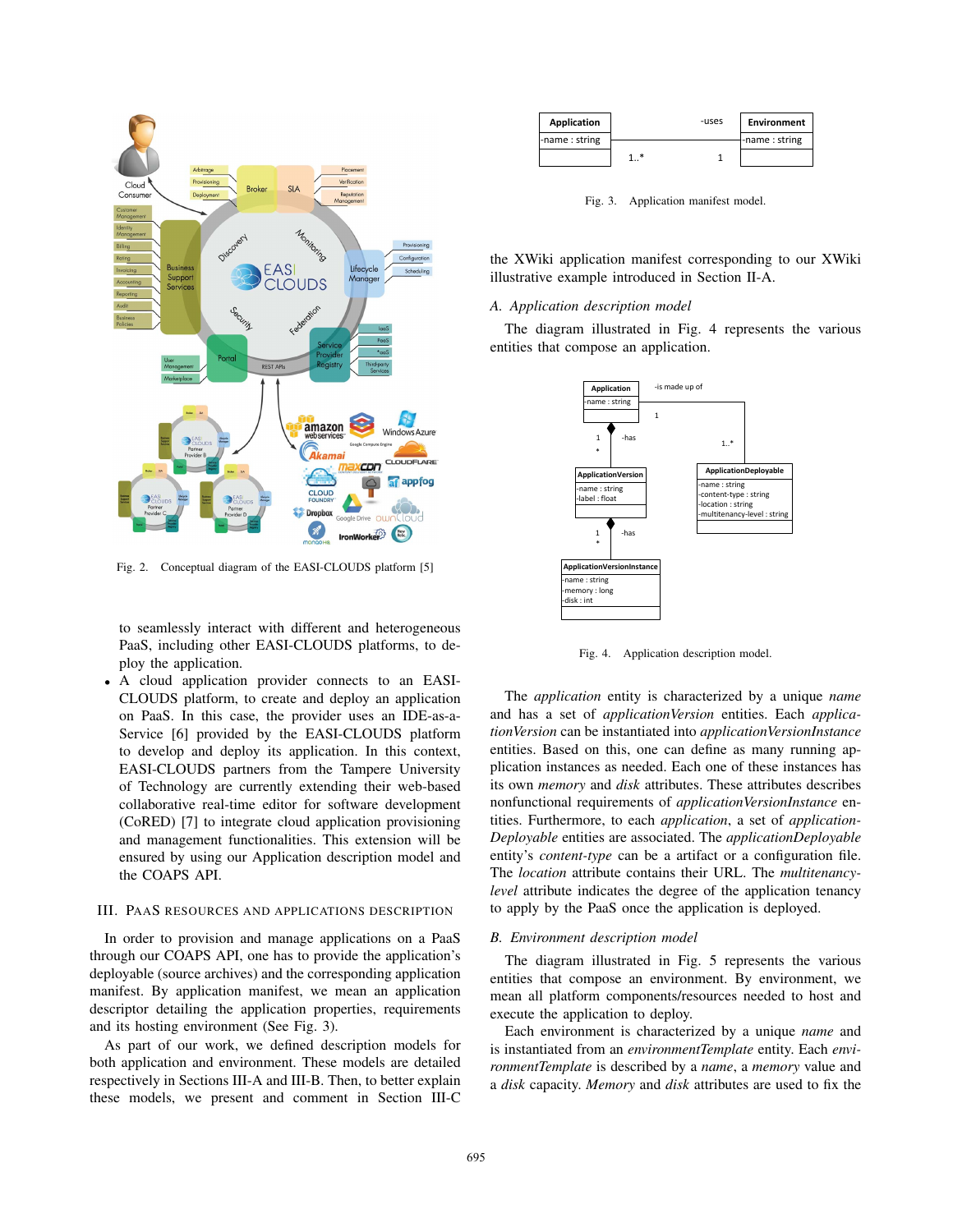

Fig. 5. Environment description model.

environment elasticity limit managed by the PaaS. In addition to that, the *environmentTemplate* is built from a set of entities:

- *EnvironmentNode* components: They represent platform resources associated to the *environmentTemplate*. They can take different *content-type* values in accordance with our OCCI PaaS resources extension defined in a previous work [8]. The possible values are:
	- *container* which are engine resources to host and run services (e.g. Apache Tomcat),
	- *database* which are storage resources for applications processing persistent data (e.g. MySQL),
	- *router* which are resources that provide protocols, messages format transformation and routing (e.g. Apache/JK).
- *EnvironmentRelation* components: They define relations between *EnvironmentNode* components,
- *EnvironmentConfiguration*: a set of actions/scripts necessary for the configuration and execution of requested *environmentNode* and *environmentRelation* resources.

Concrete entities associated to *EnvironmentRelation* and *EnvironmentConfiguration* components are respectively *EnvironmentLink* and *EnvironmentVariable*. *EnvironmentLink* components allow expressing bindings between allocated *EnvironmentNodes* (e.g. a database binding between database and container nodes). *EnvironmentVariable* components allow the specification of a set of variables necessary for the configuration and execution of requested *EnvironmentNode* components (e.g. an environment variable to configure a container node).

This description model is extensible and can follow the evolution of PaaS features. Indeed, one can add, if needed, new entities related to *EnvironmentRelation* and *Environment-Configuration* components. Besides, any application and/or environment description in accordance to this model will be transferred through our API to the PaaS which interpret it according to its features and capabilities.

## *C. Example: the XWiki application manifest*

In this section, we provide an example of an application description manifest. We consider the XWiki application example (See Fig. 1) and provide its manifest in Listing. 1. This manifest describes the XWiki application (Listing. 1, line 4- 11) and its hosting environment (line 12-24). The name of the XWiki application (line 4) and the label of the version to deploy (line 6) are specified. Content-type of XWiki 1.0 deployable is a Web application archive (line 7). There is a set of XWiki instances to run on the targeted PaaS (line 8-9): *XWikiInstance1* is defined as the default instance (line 8).

All these instances have to be hosted and executed in a Java Web environment (line 12) instantiated from *JavaEnvTemplate* (line 13-23). The link between the application and its environment is expressed in the environment attribute of the application element (line 4). The defined template *JavaEnvTemplate* is composed of two PaaS resource nodes: An Apache Tomcat as Web container (line 15) to host the XWiki application and a MySQL database instance (line 16) for storing persistent data. A script to set a binding between these resources is also specified (line 18). In addition to that, an environment variable required by the container is provided (line 21).

## IV. OVERVIEW OF THE COAPS API

The COAPS API is based on the Representational State Transfer (REST) architecture which is an architectural style for building distributed systems. It provides a simple and powerful model for organizing complex applications into simple resources [9]. The REST architectural style is based on resources associated to unique identifiers (e.g. URI). The interactions with these resources are based on a standardized communication protocol (e.g. HTTP).

COAPS API handles application and environment resources which are described in accordance to our defined description models (See Section III). It exposes a set of generic and RESTful HTTP operations (i.e. GET, POST, PUT and DELETE) for cloud applications management and provisioning. We organize these operations into two categories: application management operations and environment management operations. By application we mean any computer software or program that can be hosted and executed by a PaaS. The source archives of the application is provided by the COAPS API human or software agent. By environment we mean the set of required software components needed by an application: i.e. runtimes (e.g. java 6, java 7, etc.), frameworks/containers (e.g. Spring, Tomcat, etc.), services (e.g. databases, messaging, etc.), etc. In the following, we present the different environment and application management operations offered by our API respectively in Section IV-A and IV-B.

#### *A. The Environment Management Resource*

A resource based representation of the proposed environment management operations is provided in Fig. 6. Each box represents an environment resource (or sub-resource), the title text (e.g. /environment, /environment/envId, etc.)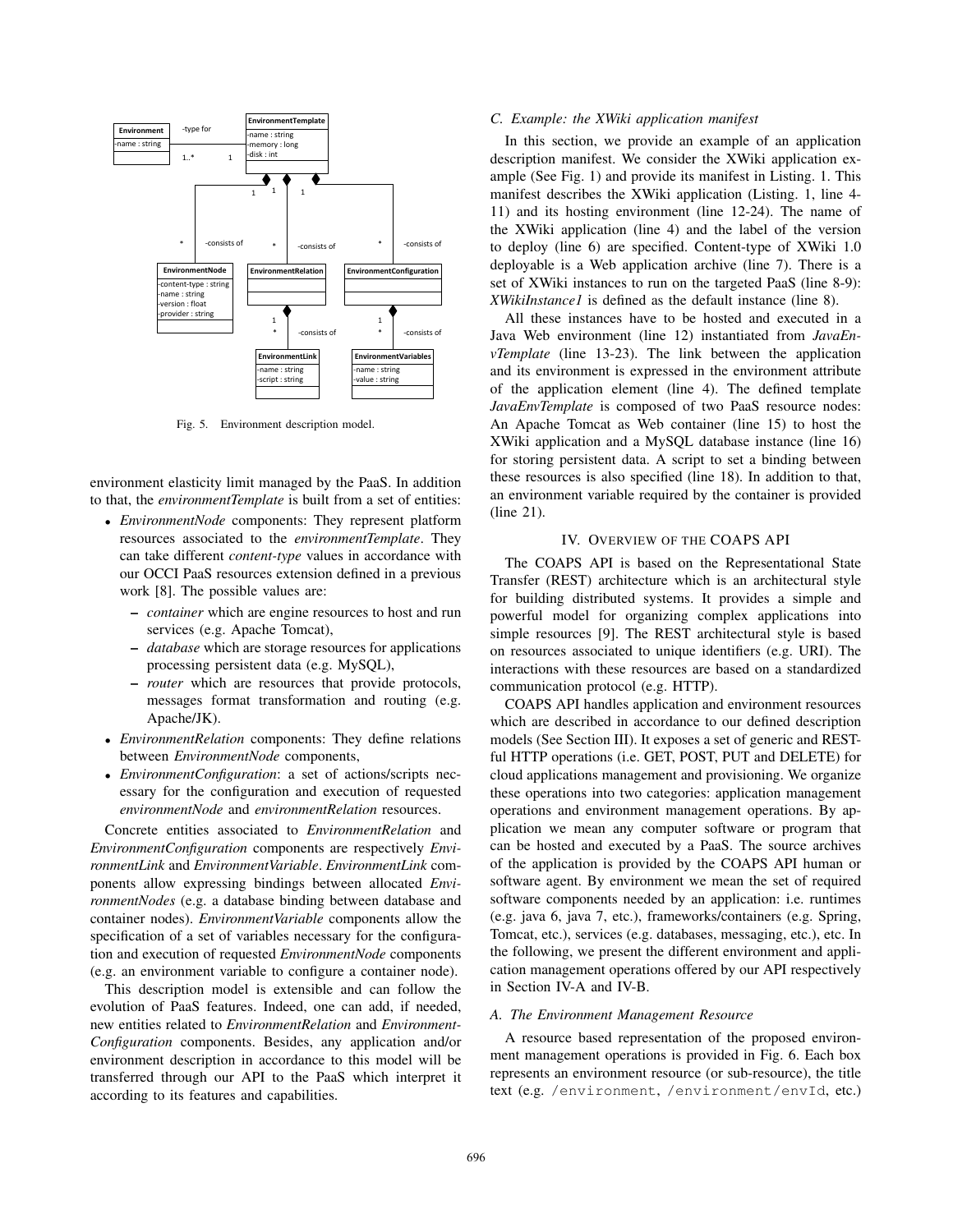| 1              | $\langle$ ?xml version="1.0" encoding="UTF8"?>                                                                                                                                                                                  |
|----------------|---------------------------------------------------------------------------------------------------------------------------------------------------------------------------------------------------------------------------------|
| 2              | <manifest name="XWikiApplicationManifest" xmlns="http://www.compatibleone.fr/schemes/paasmanifest.xsd"></manifest>                                                                                                              |
| $\mathfrak{Z}$ | <description>This manifest describes The XWiki Servlet.</description>                                                                                                                                                           |
| $\overline{4}$ | <application environement="JavaWebEnv" name="XWikiApplication"></application>                                                                                                                                                   |
| 5              | <description>XWiki application description.</description>                                                                                                                                                                       |
| 6              | <application_version label="1.0" name="version1.0"></application_version>                                                                                                                                                       |
| $\overline{7}$ | <deployable <="" content_type="artifact" location="Folder/URL" multitenancy_level="&lt;br&gt;Shared" name="XWiki.war" td=""></deployable>                                                                                       |
| 8              | <application_version_instance_name="xwikiinstance1"_initial_state="1"_default_instance="true"<br>memory="256" disk="1"/&gt;</application_version_instance_name="xwikiinstance1"_initial_state="1"_default_instance="true"<br>   |
| 9              | <application_version_instance_name="xwikiinstance2"_initial_state="1"_default_instance="false"<br>memory="128" disk="1"/&gt;</application_version_instance_name="xwikiinstance2"_initial_state="1"_default_instance="false"<br> |
| 10             | $\langle$ application version >                                                                                                                                                                                                 |
| 11             | $\langle$ application $\rangle$                                                                                                                                                                                                 |
| 12             | <environment name="JavaWebEnv" template="JavaEnvTemplate"></environment>                                                                                                                                                        |
| 13             | <environment_template disk="2" memory="2048" name="JavaEnvTemplate"></environment_template>                                                                                                                                     |
| 14             | <description>TomcatServerEnvironmentTemplate </description>                                                                                                                                                                     |
| 15             | <environment_node content_type="container" name="tomcat" provider="CF" version="6.0.36"></environment_node>                                                                                                                     |
| 16             | <environment_node content_type="database" name="mysql" provider="0S" version="4.2"></environment_node>                                                                                                                          |
| 17             | $\langle$ environment_relation $\rangle$                                                                                                                                                                                        |
| 18             | <environment_link name="dbBinding" script="bind.sh"></environment_link>                                                                                                                                                         |
| 19             | $\langle$ /environment relation $>$                                                                                                                                                                                             |
| 20             | <environment_configuration></environment_configuration>                                                                                                                                                                         |
| 21             | <environment_variable name="CATALINA_HOME" value="\$catalina_home"></environment_variable>                                                                                                                                      |
| 22             | $\langle$ /environment_configuration>                                                                                                                                                                                           |
| 23             | $\langle$ /environment_template>                                                                                                                                                                                                |
| 24             | $\langle$ /environment $\rangle$                                                                                                                                                                                                |
| 25             | $\langle$ /manifest $\rangle$                                                                                                                                                                                                   |
|                |                                                                                                                                                                                                                                 |

Listing 1. XWiki application manifest

represents the resource identifier and the body text lists the offered operations by this resource (e.g. FindEnvironments, CreateEnvironment, etc.) and its associated REST methods (e.g. GET, POST, etc.).



Fig. 6. The COAPS API environment management operations

In our specifications, we consider the basic operations for an application's environment creation and management. The environment management resource offers the following operations:

- *Create Environment*: creates a new environment using the environment element of the application manifest (see Section III). The operation returns, among others, an environment ID.
- *Update Environment*: updates an existing environment. An environment ID must be provided and the updates must be specified in a new application manifest.
- *Destroy/Describe Environment*: destroys/describes an environment given its ID.
- *Find Environments*: lists all available environments.
- *Get Deployed Applications*: lists all deployed applications in an environment given its ID.
- *Get information*: lists the runtimes, frameworks and services supported by the targeted PaaS.

## *B. The Application Management Resource*

As for the environment management resource, we consider the basic operations for an application provisioning and management. Our application management resource is represented in Fig. 7.

The application management resource offers the following operations:

- *Create Application*: creates a new application using the application element of the application manifest (see Section III). The operation returns, among others, an application ID.
- *Deploy Application*: deploys an application identified by its ID on an existing environment identified by its environment ID.
- *Start/Stop/Restart/Un-deploy/Destroy Application*: starts/stops/restarts/un-deploys/destroys a application given its ID.
- *Update Application*: updates an existing application. The application ID must be provided and the updates have to be specified in a new application manifest.
- *Describe Application*: returns an application description given its ID.
- *Find Applications*: lists the available applications.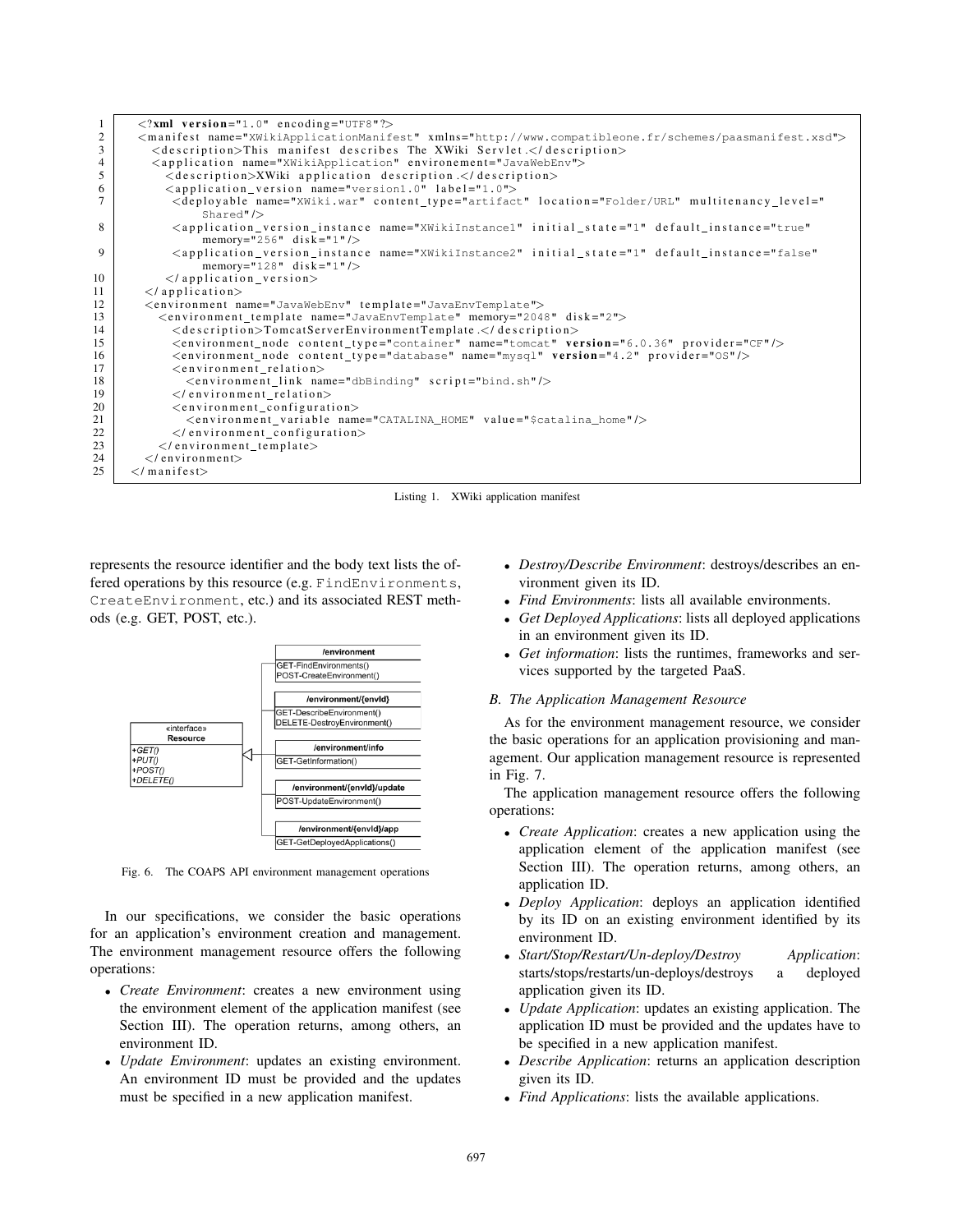

Fig. 7. The COAPS API application management operations

• *Destroy Applications*: destroys all existing applications. The full version of the COAPS API specification is available at: http://www-inf.it-sudparis.eu/SIMBAD/tools/COAPS.

#### V. IMPLEMENTATION

Currently, we provide two implementations of our API: a Cloud Foundry implementation (CF-PaaS API) and an Openshift implementation (OS-PaaS API). Both implementations are developped in Java and provided as RESTful8 Web applications. We also developed a generic Web client (see Fig. 8) for application provisioning and management on PaaS with an implementation of our API. The Web client acts as an access point for the API implementations and allows a user to call the environment/application management operations (see Section IV). Through this client, we show that our API allows a seamless (i.e. using (1) the same application/environment manifests and (2) the same actions) PaaS application provisioning.

We recall our XWiki provisioning example (see Section II-A) to illustrate how our solution works in practice. To deploy the XWiki application, we start by creating its manifest, written in XML, according to our PaaS application description model. The used XWiki application description manifest is provided in Listing 1. We recall that this description is independent from the targeted PaaS (in our case Cloud Foundry) and can be used to provision another PaaS with the same XWiki application.

This manifest and the application's deployable (a WAR file in this example) are the only inputs required by the



Fig. 8. The COAPS API Web client

COAPS API for the application provisioning. Using our generic Web client (see Fig. 8), the XWiki provisioning occurs as follows: First of all, we specify the COAPS API implementation that will be used. In this example we adopted a Cloud Foundry implementation acting as a middleware to a hybrid Cloud Foundry instance hosted by our institute (i.e. Telecom SudParis). Next, we execute one by one the required environment and application operations (listed by the Web client in a drop-down list). To provision the XWiki application required operations are: create Environment, create Application, deploy Application and start Application. Finally, the application is running and accessible on the URL returned by the start Application operation. At this stage, our Web client can be used to manage (i.e. stop, restart, update, etc.) the provisioned application.

Both COAPS API implementations, the Web client implementation and a video illustrating the XWiki deployment (see Section II-A) are available at the COAPS API page<sup>9</sup>. Our generic Web client is also available on line at: http: //star-paas-client.cloudfoundry.com/ and can be used to test our CloudFoundry-PaaS API implementation deployed at: http://cf-paas-api.cloudfoundry.com/. A user guide and test resources are available in the project's folder $10$ .

## VI. RELATED WORK AND COMPARISON

There are many attempts to provide a description model that covers the PaaS resources (i.e. containers, runtimes, frameworks and applications), and to offer efficient APIs to manage them. We provide in Section VI-A an overview of the existing approaches of PaaS resources description models. Then, we investigate the different PaaS resources management APIs in Section VI-B.

<sup>8</sup>In our implementations we use the Jersey JAX-RS (JSR 311) implementation.

<sup>9</sup>http://www-inf.it-sudparis.eu/SIMBAD/tools/starPaaS/

<sup>10</sup>http://www-inf.it-sudparis.eu/SIMBAD/tools/COAPS/GenericAPI.zip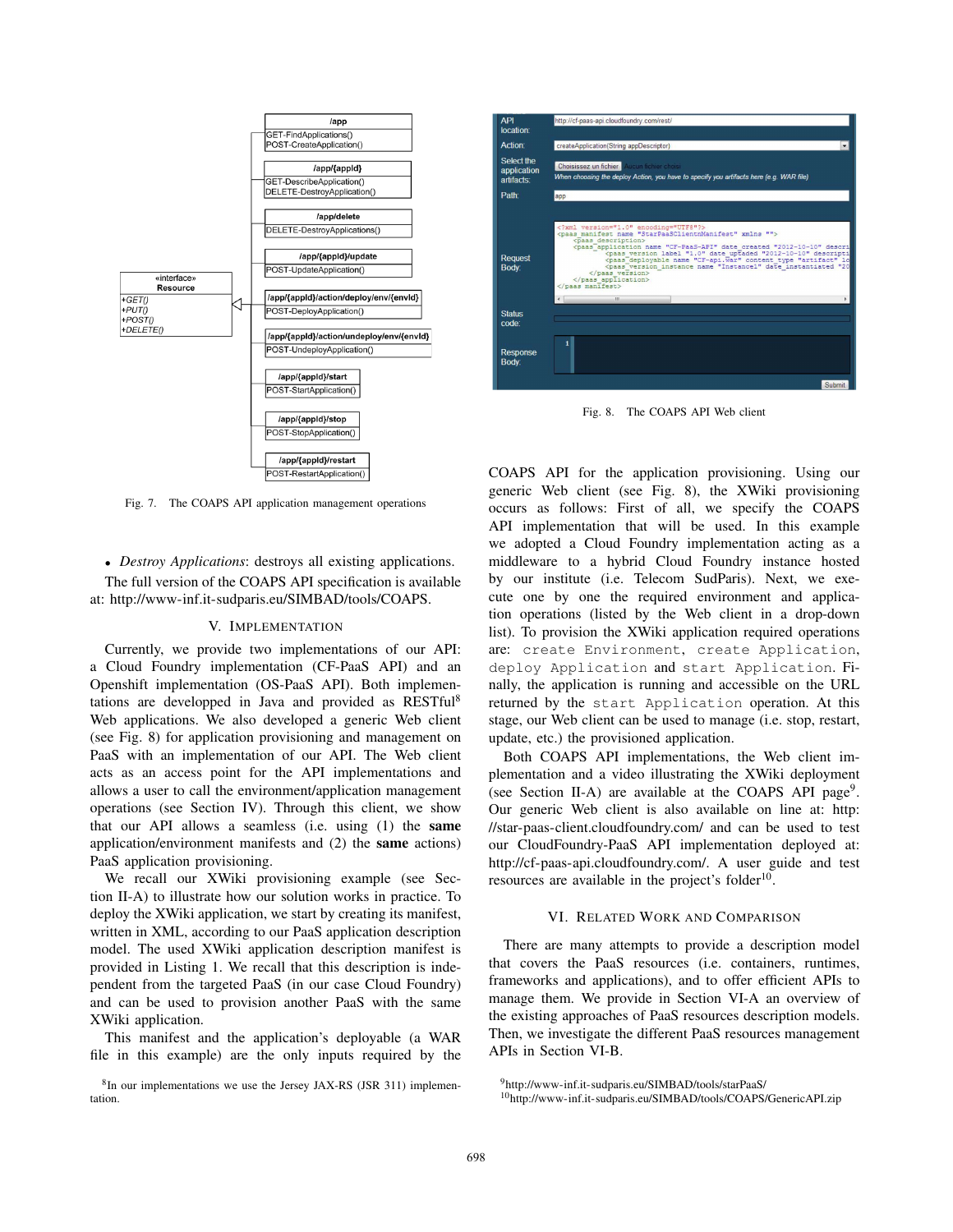## *A. PaaS Resources Description Models*

The Amazon CloudFormation [10] allows specifying the resources needed by an application. Using this tool, an application developer can specify that its application requires a specific number of computing, storage and networking resources. CloudFormation proposes to use existing sample templates, or to create user specific templates. These templates describe the needed resources and their dependencies. They could be deployed and updated via a command line tool.

Topology and Orchestration Specification for Cloud Applications (TOSCA) [11] provides an XML based language to describe PaaS applications as a set of Nodes with well defined Relationships. The Nodes and Relationships are described in a Service Template document. This latter, contains the details needed to set up the environment and its artifacts. The Service Template contains a Topology Template that describes the Relationships between all the Nodes of the application. It contains also, a Plan element that describes the operational management behavior. All the needed elements for a TOSCA application are encapsulated in a predefined archive format called CSAR.

Cloud Application Management for Platforms (CAMP) [12] represents PaaS as a set of Application Components related to each others and using Platform Components via Assemblies resources. An Assembly resource represents a running application. In this specification, the Platform is described as a set of Platform Components offering a list of capabilities to be used by applications. An application is a set of Application Components having capabilities and requirements. An Application Component can be related to a Platform Component if this latter has the needed capabilities that could be associated to the requirements of the Application Component. The application is described in a Platform Deployment Package (PDP for short) containing all the descriptions and dependencies of the application (i.e. manifests, deployment plan, certificates, bundles, etc.).

In [13], authors propose to use existing approaches to describe applications and their deployment in the cloud. They use resource templates (as for TOSCA and CloudFormation) representing reconfigurable entities that can be reused for different applications. Automated deployment of the resources associated to templates description, can be possible using Deployment recipes (using DevOps technologies like Chef or Puppet).

Except CloudFormation, which is a proprietary solution, all other solutions are not used in the cloud community. They still subjects of discussions and modifications. TOSCA and CAMP perspectives are promising. Our proposed Platform Application Description Model contains all the information included in a TOSCA Service Template or in a CAMP Assembly Template. In addition, our description model is based on the OCCI standard. Finally, our solution is already adapted in national and international projects (see SectionII), that proves its usefulness and richness.

## *B. PaaS Applications Provisioning APIs*

To provide a generic PaaS API, we studied different approaches. We cite among others Amazon PaaS API AWS Elastic Beanstalk [14], which allows the provisioning and management of applications running on Amazon Cloud instances. Azure Service Platform API [15] can be used to deploy applications on Azure Cloud instances. Google App Engine API [16] allows deploying and scaling applications on Google infrastructures. Salesforce API [17] provide a Development service that allows developing new services using storage or business process engines. Red Hat API [18] enables the management of PaaS resources (containers, storage services, business process, etc.) and applications.

All of these APIs, allow the description of an application and its environment in different manners. However, almost all of these attempts are proprietary APIs. They suffer from the vendor lock-in problem, because they just consider a specific model of resource representation. These solutions have many difference in resources modeling, used languages and frameworks.

In [19], author discussed the need for a generic API that enables cloud users to specify their requirements among providers' offers. Their investigations show that almost all the APIs use similar concepts with similar properties and actions but with different names and structures. The authors consider that the interoperability problems arise due to different modeling and notation of the same features across different cloud providers. To handle this issue, the author considers semantic technologies as a solution for interoperability in the cloud.

Other works are attempting to benefit from the similarities between cloud resources representation and management to provide a generic way to perform this management.

In [20], authors suggest that "*a common API should involve a set of core functionalities that will meet the basic needs of any Cloud Platform and will unify all different APIs (an API for all APIs).*" Accordingly, a common API is proposed with a common semantics for the needed PaaS resources and actions. This API communicates with PaaS providers via adapters, and any new provider has to adapt his offering following the same semantics (i.e. using the same models and structures or providing an adapter to transform its own representation to the common one). To deploy an application, developers should provide an application profile that describes the requirements of the application. A management module builds an application deployment descriptor according to the selected PaaS, and then, it initiates the application deployment via a standard API (Cloud4SOA) that uses the dedicated adapter for the selected PaaS offer.

CAMP [12], provides a restful solution to manage the lifecycle of an application. To deploy an application, the user needs to register the associated PDP (see Section VI-A) using a HTTP POST request to the Platform. This request must contain the URI of the concerned PDP. The platform creates an Assembly Template that represents the deployed application. To run the application, a client sends a HTTP POST request